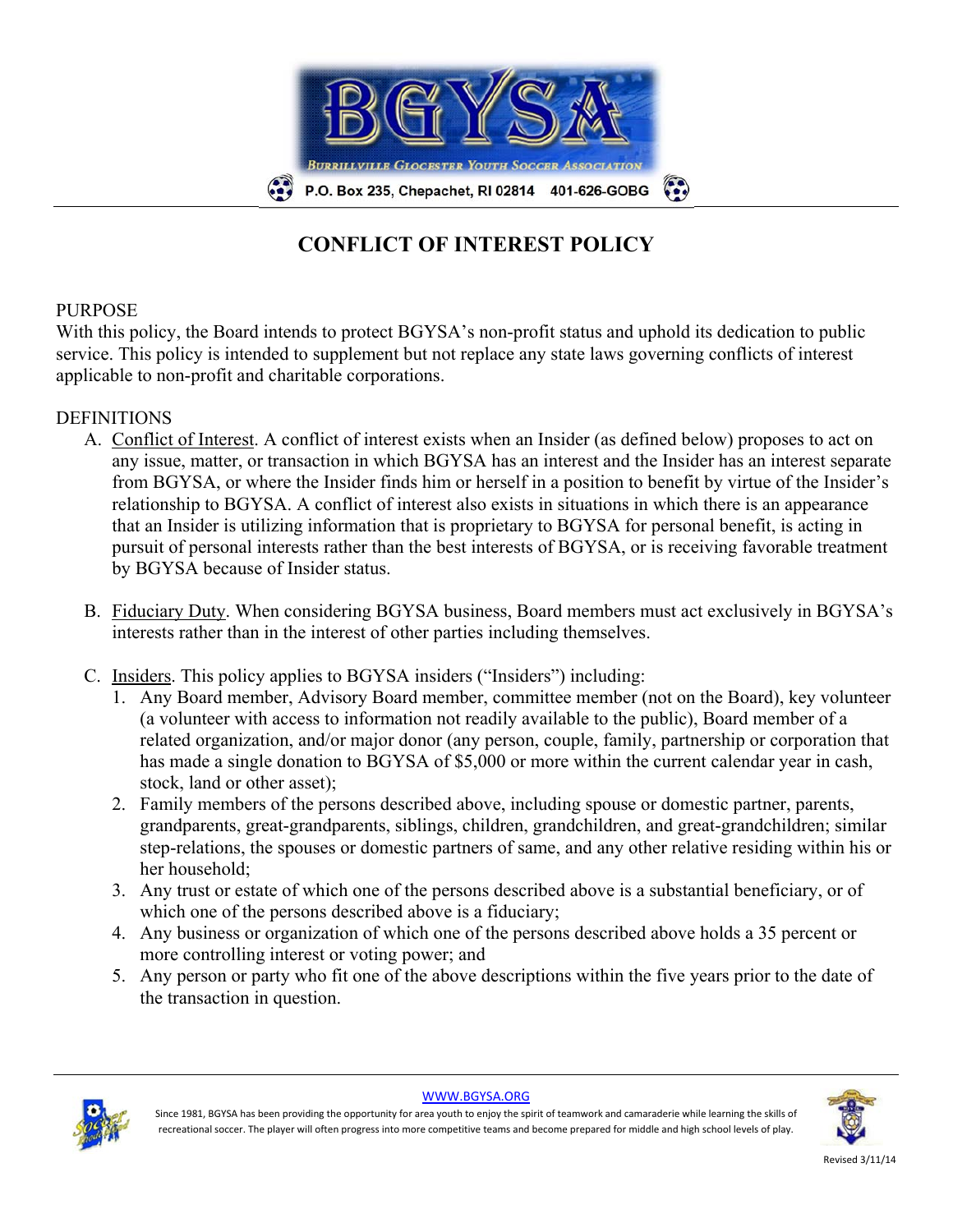

6. BGYSA's major contracts shall include provisions obligating contractors to follow procedures in connection with conflicts of interest consistent with those applicable to Insiders pursuant to this policy.

## **PROCEDURES**

The following procedures are intended to help BGYSA avoid or manage conflicts of interest as a part of its accustomed operations.

## A. Disclosure and Recusal

Upon beginning to discuss each substantive item on a meeting agenda, or promptly upon realizing that a potential, actual, or perceived conflict of interest exists, any Insider or person with knowledge of the conflict must affirmatively and fully disclose that conflict to the Board, or to the committee that is meeting. Insiders must recuse themselves from discussion and voting on any matter where a conflict exists. An Insider may not be present during the discussion and vote on an issue where he/she is conflicted, except that the Board or committee may ask a person with a conflict of interest to provide information or interpretation before recusing him or herself. The minutes must record the names of those who disclose conflicts of interest and all Insider recusals from the discussion and document that recused parties were not present for the discussion or any ensuing vote. If the conflict of interest stems from a relationship under which the Insider is under a duty of confidentiality, the Insider may disclose this limitation in place of other details of the nature of the conflict of interest. The

Any Insider or other person who is uncertain about a possible conflict of interest in any matter may ask the BGYSA Board to determine whether a conflict exists. The BGYSA Board shall resolve the question by vote, excluding any Insider who is the subject of the vote.

# B. Procedures for All Transactions with Insiders

- The BGYSA Board shall:
- 1. Record (within minutes and in any other appropriate documentation) all steps taken to manage the conflict of interest.
- 2. Ensure that there is no impermissible private benefit or private inurement (when a private benefit (a) accrues to an individual rather than the public at large and (b) is not incidental to the public benefit of the transaction). To avoid violating the private inurement prohibition, BGYSA must pay no more than reasonable compensation for services provided by Insiders; pay no more than fair market value for assets purchased from Insiders; receive no less than fair market value for assets sold to Insiders; and receive no less than fair market value for services provided to Insiders.



WWW.BGYSA.ORG

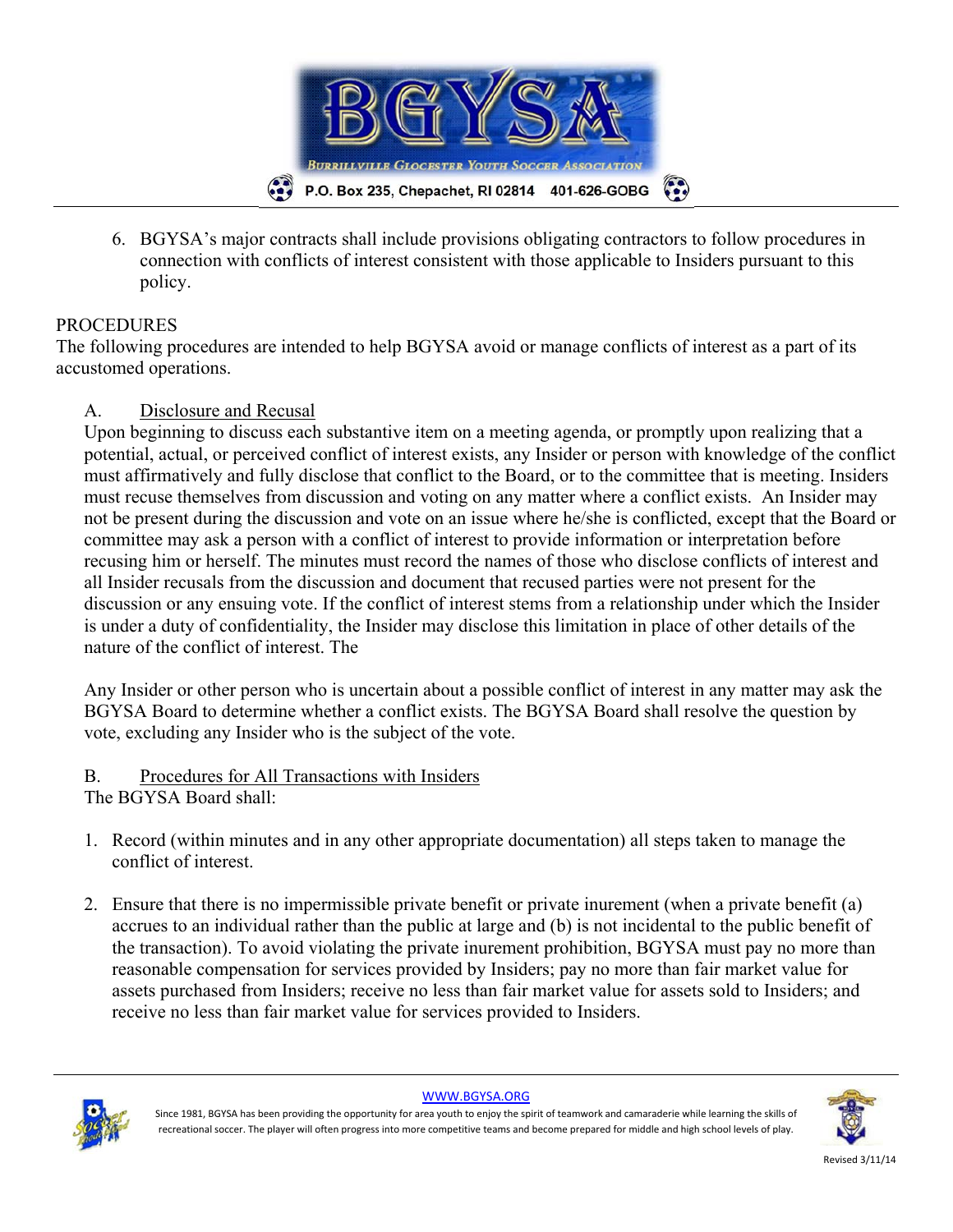

- 3. Follow all BGYSA policies and procedures.
- 4. After exercising due diligence, the BGYSA Board shall determine whether BGYSA can obtain with reasonable efforts a more advantageous transaction or arrangement from a person or entity that would not give rise to a conflict of interest.
- 5. If a more advantageous transaction or arrangement is not reasonably possible under the circumstances that would avoid producing a conflict of interest, the BGYSA Board shall determine by a majority vote of the disinterested directors whether the transaction or arrangement is in BGYSA's best interests, for its own benefit, and whether it is fair and reasonable. In conformity with the above determination, the Board determine whether it is permissible for BGYSA to enter into the transaction or arrangement. The Board may also determine to refer the issue to legal counsel for advice, suspend its determination in order to gather more information, or reject the transaction.
- 6. If the transaction is pursued, no Insider may participate in its initiation, negotiation, preparation and completion.

## C. Procedures for Other Association Matters

Other Association matters include, but are not limited to, confidentiality, conducting business or professional transactions with Insiders, and accepting gifts from Insiders.

- 1. Confidentiality. Unless expressly authorized by the Board, an Insider shall not:
	- a. Use knowledge of BGYSA's financial operations, potential acquisitions, deal structuring and negotiating strategies, fundraising and donor identities, stewardship program including enforcement and defense, and any other information that is not generally available to the public, for personal and/or business use and/or for the use of other parties; or
	- b. Discuss issues considered at Board and Committee meetings with individuals outside BGYSA.
- 2. Conducting business or professional transactions with Insiders. If engaging in transactions for products or services with Insiders, BGYSA shall:
	- a. Document that the transaction is necessary to BGYSA's purposes;
	- b. Undertake competitive bidding, comparison shopping or other benchmarking;
	- c. Develop a letter of engagement or written scope of work to be performed, to clarify the terms and compensation;
	- d. Ensure that compensation paid to Insiders is no more than fair market value and document support for this decision in the records of the conflict of interest management and shared with the Board; and
	- e. Approve the transaction by a vote of the full Board, without the presence of the Insider.



WWW.BGYSA.ORG

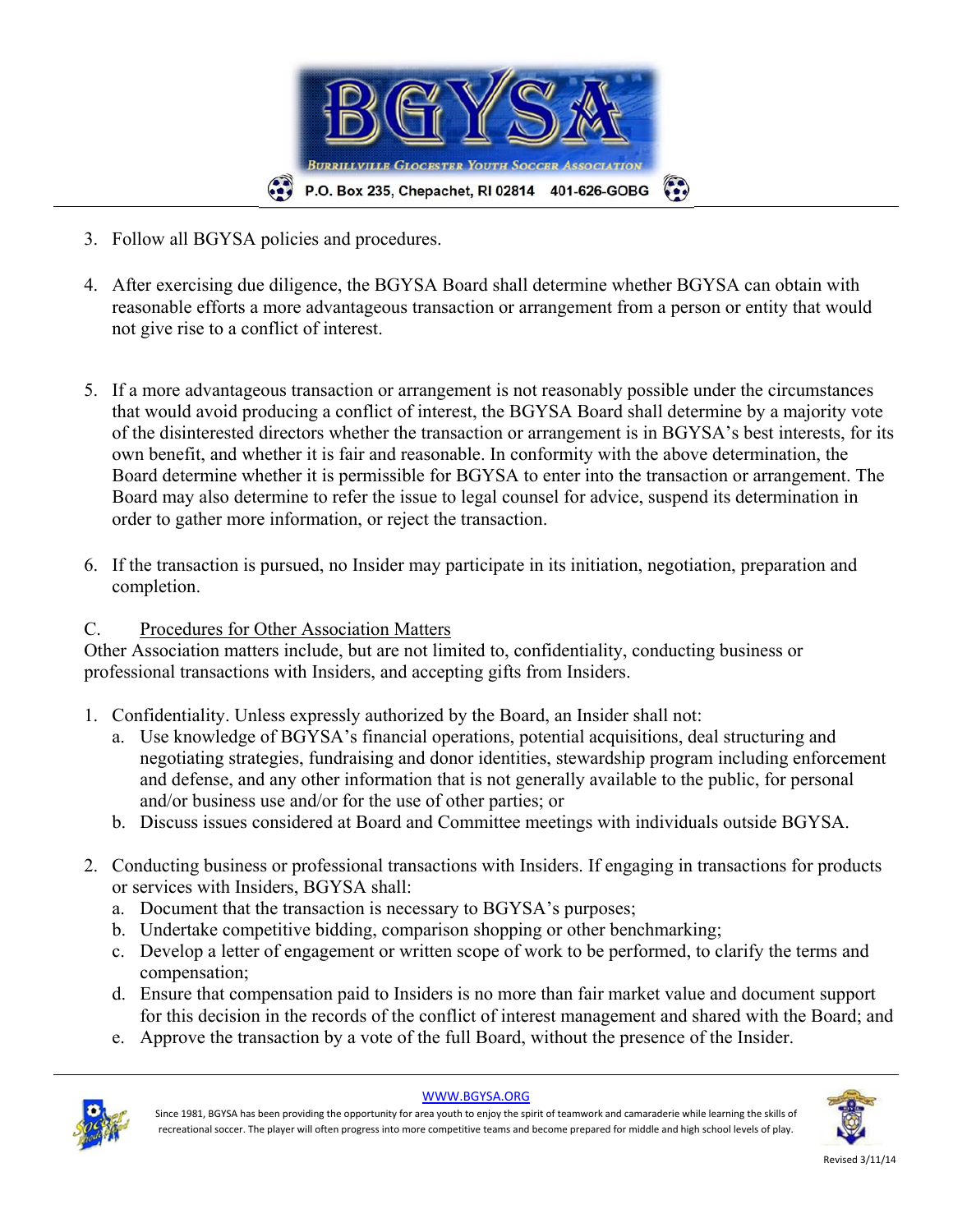

If BGYSA finds itself using the services for compensation of a Board member repeatedly, the Board will disclose this finding within minutes and discuss whether there are compelling reasons for the Board member to remain a director, or whether he or she can best serve BGYSA in only a professional capacity. The Board will vote upon which role or roles the Board member should hold. The Board President and Treasurer shall not be compensated for any business or professional services to BGYSA.

## VIOLATION OF THE CONFLICTS OF INTEREST POLICY

- A. If the Board has reasonable cause to believe that an Insider has failed to disclose a conflict of interest, it shall inform the Insider of the basis for such belief and afford the Insider an opportunity to explain the alleged failure to disclose.
- B. If, after hearing the Insider's response and after further investigation as warranted by the circumstances, the Board determines that the Insider has failed to disclose a conflict of interest, it shall take appropriate disciplinary and corrective action as detailed in the Grievance Policy.

## ANNUAL AFFIRMATIONS

The Board shall require each director and advisor to annually sign a statement which shall affirm that such person:

- A. Has received a copy of this Conflict of Interest policy;
- B. Has read and understands the policy;
- C. Has agreed to comply and is in compliance with the policy;
- D. Shall disclose to the Board the existence of any conflict of interest; and
- E. Understands that BGYSA is a charitable organization and in order to maintain its federal tax exemption it must engage solely in activities which accomplish one or more of its tax-exempted purposes, without private inurement or impermissible private benefit.

### PERIODIC REVIEWS

In order to ensure BGYSA operates in a manner consistent with its charitable purposes and does not engage in activities which could jeopardize its tax-exempt status, the BGYSA shall conduct periodic reviews of BGYSA's management of conflicts of interest including review of written records of all conflicts within that period.

## **REFERENCES**

US Internal Revenue Code (26 USC), Sections 501(c)(3), 507(d)(2), 4946, and 4958

Adopted: March 13, 2014



WWW.BGYSA.ORG



Since 1981, BGYSA has been providing the opportunity for area youth to enjoy the spirit of teamwork and camaraderie while learning the skills of recreational soccer. The player will often progress into more competitive teams and become prepared for middle and high school levels of play.